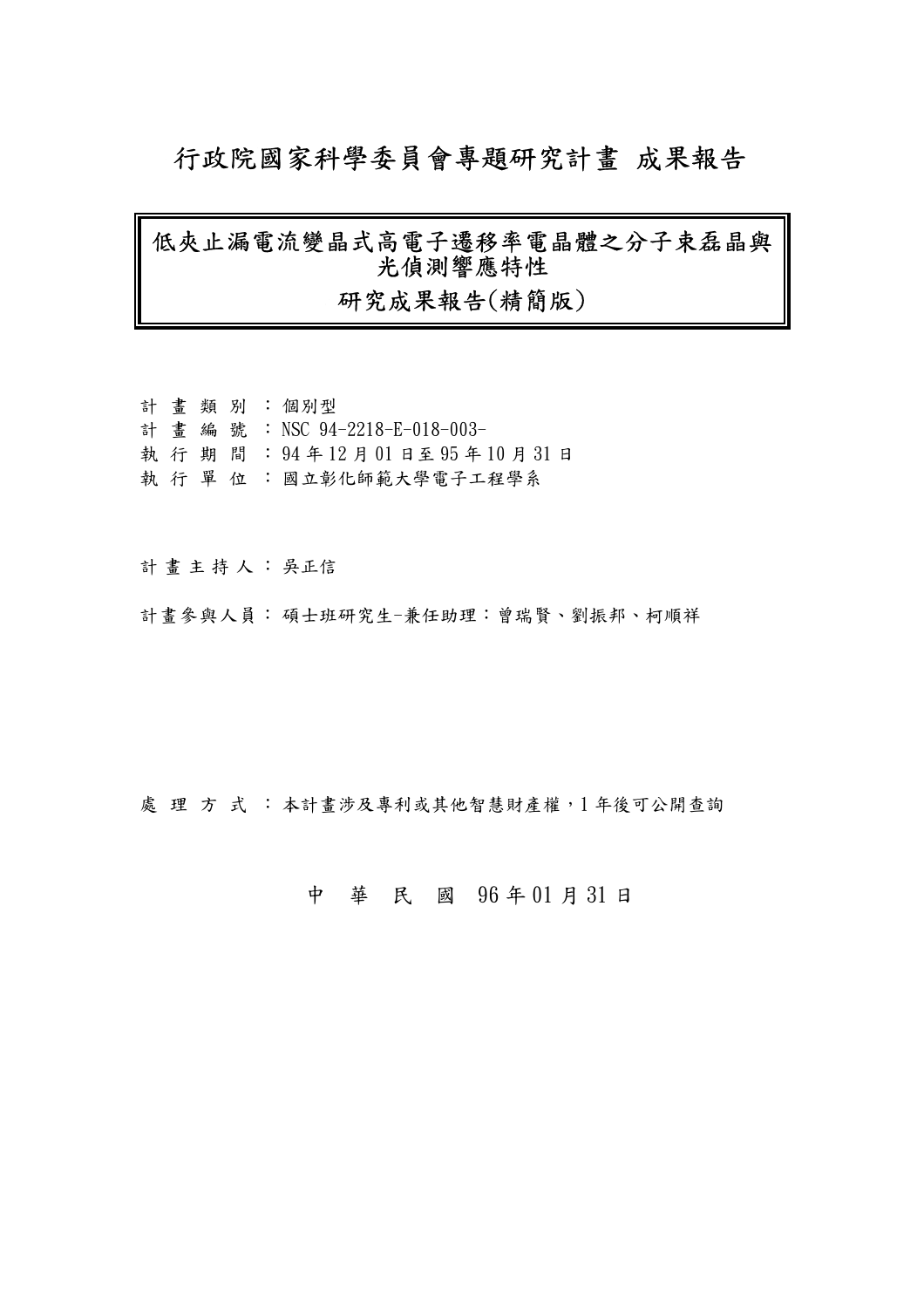# 行政院國家科學委員會補助專題研究計畫 ■ 成 果 報 告 □期中進度報告

低夾止漏電流變晶式高電子遷移率電晶體之分子束磊晶與光偵測響應特性 (MBE technology and photodetection response characteristics of low pinch-off leakage metamorphic high-electron-mobility transistors)

計書類別:■ 個別型計書 □ 整合型計書 計書編號: NSC 94-2218-E-018-003-執行期間:94 年 12 月 01 日 至 95 年 10 月 31 日

計畫主持人:吳正信 共同主持人: 計畫參與人員:曾瑞賢、劉振邦、柯順祥

成果報告類型(依經費核定清單規定繳交):■精簡報告 □完整報告

本成果報告包括以下應繳交之附件:

□赴國外出差或研習心得報告一份

□赴大陸地區出差或研習心得報告一份

□出席國際學術會議心得報告及發表之論文各一份

□國際合作研究計畫國外研究報告書一份

處理方式:除產學合作研究計畫、提升產業技術及人才培育研究計畫、列 管計畫及下列情形者外,得立即公開查詢 □涉及專利或其他智慧財產權,一年 □二年後可公開查詢

執行單位:國立彰化師範大學電子系

中 華 民 國 96 年 1 月 31 日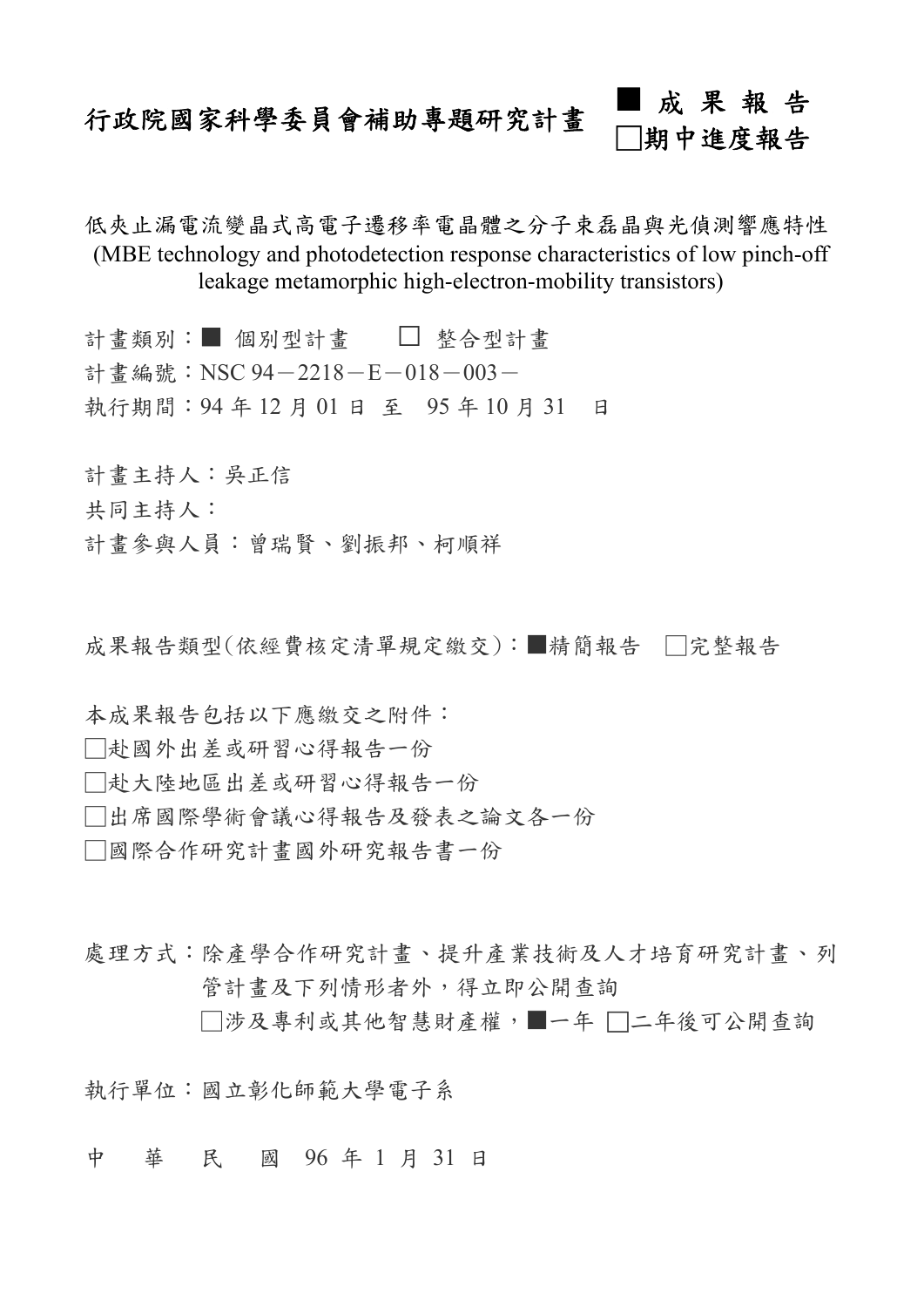#### 一、摘要:

本計畫特別針對變晶式高電子遷移率電 晶體的夾止漏電流特性,探討分子束磊晶成 長的溫度、成長速率、與 V/III 比所造成的影 響。我們以多種的分析技術測試磊晶材料的 特性,包括光致激光、原子力顯微鏡、X 光 倒晶格映像、Hall 量測以及變晶式緩衝層電 流-電壓特性曲線等。最後磊晶成長並製作完 成電晶體元件,gm值為 340 mS/mm,優異的 夾止特性使得  $I_{ON}/I_{OFF}$  比值達到  $10^6$ 。

This proposal has been aimed at exploring the effects of the MBE growth conditions, including growth temperature, growth rate and V/III ratio, on the pinch-off leakage characteristics of mHEMTs. Various measurement technologies, including PL, AFM, x-ray RSM, Hall measurement, and I-V characteristics of the metamorphic buffer layer, have been used to characterize the epitaxial materials. Finally the mHEMT epi wafer has been grown and fabricated into devices. Results show  $g<sub>m</sub>$  of 340 mS/mm and excellent pinch-off characteristics which gives a  $I_{ON}/I_{OFF}$  ratio as high as  $10^6$ .

#### 關鍵詞:

變晶式高電子遷移率電晶體 (metamorhpic high-electron mobility transistor; mHEMT) 夾止漏電流 (pinch-off leakage) 分子束磊晶成長 (molecular beam epitaxy; MBE) X 光倒晶格映像 (x-ray reciprocal space mapping; x-ray RSM)

#### 二、前言:

InAlAs/InGaAs metamorphic high electron mobility transistors (mHEMTs) on GaAs substrates have attracted much attention recently [1-3] because this technology combines the excellent high-frequency and low-noise performances inherent in InP-based HEMTs with the lower cost, larger wafer size, less fragility, and more mature processing of GaAs substrates. Besides, the indium composition of the InGaAs channel material can be freely chosen to meet the specific requirements of high-speed operation or high breakdown characteristics [4-6].

The pinch-off leakage denotes the minimum current conducted in a HEMT device which is operated at the subthreshold regime. It is one of the most important HEMT device parameters, since it represents how perfectly the HEMT device stays at the OFF state. High pinch-off leakage can cause harmonic distortion and noise in a high-speed low-power RF circuit. The pinch-off leakage can be affected by several factors, including the transistor structure, device processing, and epitaxial quality. On the epi-growth side, the metamorphic buffer layer (MBL), which is needed to accommodate the dislocations caused by the lattice mismatch between GaAs and InAlAs, plays a crucial role in obtaining high quality mHEMT epitaxy.

#### 三、研究目的:

In this project, we plan to examine the influence of the MBL growth conditions (temperature, growth rate, and V/III ratio) on the epilayer quality using optical microscopy (OM), photoluminescence (PL), atomic force microscopy (AFM), Hall mobility, x-ray reciprocal space mapping (RSM), and I-V leakage test of a buffer structure. Adopting the optimal growth conditions, we fabricate InAlAs/InGaAs mHEMT devices with excellent pinch-off characteristics.

#### 四、研究方法:

For the implementation of this project, some epi structures have been designed and grown by solid-source molecular beam epitaxy (MBE) on (100)-oriented semi-insulating GaAs substrates.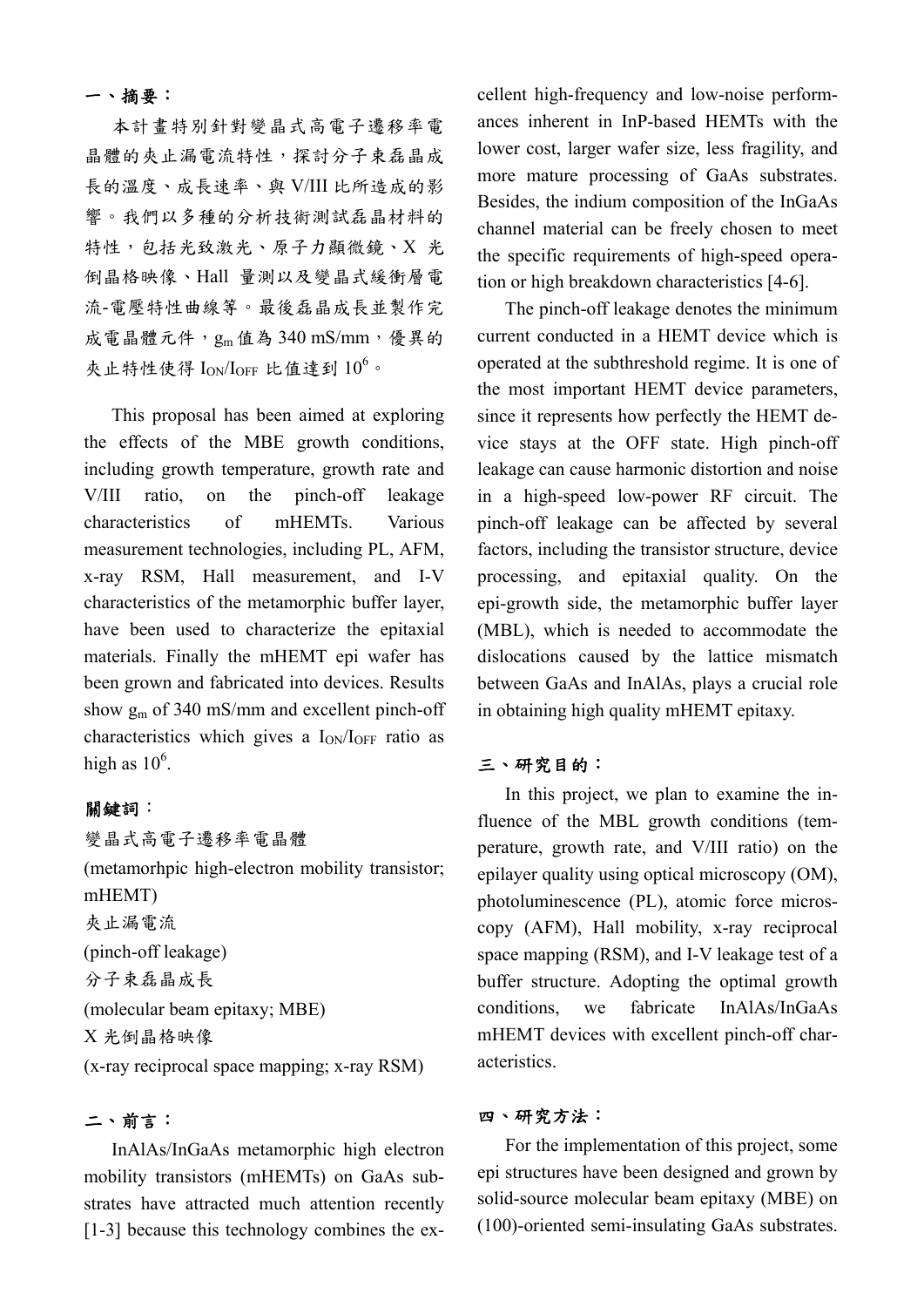The MBL test structure consists of a 1-μm inverse-step linearly-graded  $In_xAl_{1-x}As$  MBL with the indium content varying from 0.01 to 0.62, followed by a 300-nm  $In<sub>0.52</sub>Al<sub>0.48</sub>As buffer$ layer and a 2-nm  $In<sub>0.53</sub>Ga<sub>0.47</sub>As$  cap layer. Different growth temperatures (380, 400, 420, and 440 °C) were used for the  $In_xAl_{1-x}As$  MBL in different samples, while the growth temperature for both the  $In_{0.52}Al_{0.48}As$  buffer layer and the  $In<sub>0.53</sub>Ga<sub>0.47</sub>As$  cap layer was kept at around 500 °C. The mHEMT device structure additionally includes, upon the above mentioned 1-μm  $In_xAl_{1-x}As$  MBL and 300-nm In0.52Al0.48As buffer layer, a 15-nm In0.53Ga0.47As channel layer, a 5-nm  $In<sub>0.52</sub>Al<sub>0.48</sub>As$  spacecraft layer, a Si delta dopinglayer, a 10-nm  $In<sub>0.52</sub>Al<sub>0.48</sub>As Schottky layer, and$ a 20-nm Si-doped  $In<sub>0.53</sub>Ga<sub>0.47</sub>As cap layer, all$ grown at 500 °C. The capless mHEMT structure for Hall measurement is the same as the full mHEMT device structure except that the cap layer is only 5 nm thick. In addition to the temperature effect, two different growth rates (0.7 μm/hr and 1 μm/hr) and various V/III ratios have also been tested.

The MBL test structure was characterized by several techniques, including OM, PL, AFM, and buffer leakage test. For the buffer leakage test, Ni/Ge/Au was deposited and annealed for ohmic contacts of two probe electrodes, and the distance between these two contacts was 150 μm. Hall measurement was employed to check mobility and carrier concentration of the capless mHEMT structure. X-ray RSM has also been performed for the mHEMT device structure.

As for device fabrication, conventional photolithography, liftoff, and annealing were employed.  $H_3PO_4/H_2O_2/H_2O$  solution was used for mesa etching. Ni/Ge/Au was used for source and drain ohmic contacts. Selective gate recessing was performed using the succinic acid-based solution, and Au was used as the gate metal. The gate length and width were 1.1

μm and 110 μm, respectively, and the source-to-drain space was 5 μm.

#### 五、結果與討論:

Fig. 1 shows the OM surface morphology of the epiwafers with the  $In_xAl_{1-x}As$  MBL grown at 380 $\mathrm{^{\circ}C}$  (left) and at other higher temperatures (right). Too low temperatures (less than 380  $^{\circ}$ C) give rise to a amorphous-like surface, while cross-hatching surface caused by lattice mismatch can be seen for other higher temperatures.



Fig. 1 Surface morphology of the epiwafers for the MBL grown at 380  $^{\circ}$ C (left) and other higher temperatures (right) .



Fig. 2 PL intensity for various MBL growth temperatures

A triangular quantum well is formed at the interface of the upper end of the metamorphic InAlAs layer (where the indium content reaches 0.62) and the lower end of the 300-nm  $In_{0.52}Al_{0.48}As$  buffer. The PL intensities from this triangular well and the  $In_{0.52}Al_{0.48}As$  buffer layer for different MBL growth temperature are shown in Fig. 2. It's noticed that the PL from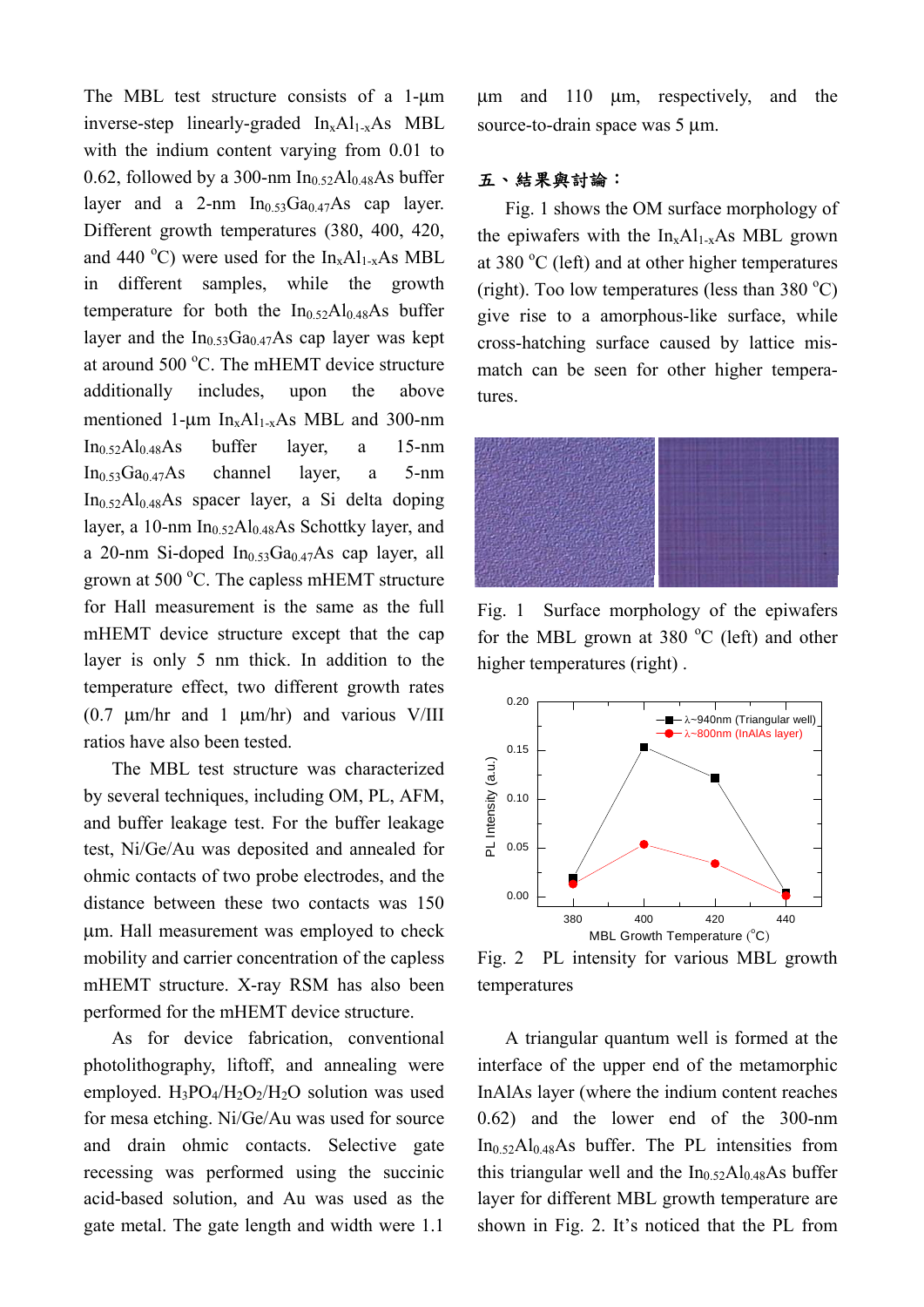the triangular well has higher intensity than that from the bulk  $In_{0.52}Al_{0.48}As$  buffer layer, presumably due to the quantum confinement effect. The PL has the maximum intensity at the growth temperature of 400  $^{\circ}$ C. For higher temperatures, the PL intensity weakens although the OM surface morphology shows no observable difference.

AFM data indicate the smallest root-mean-square (RMS) surface roughness of about 3.3 nm for the MBL growth temperature at  $400^{\circ}$ C, as shown in Fig. 3 (solid square). The amorphous-like surface for MBL growth temperature at 380 °C has the highest RMS roughness of 5.3 nm. Fig. 3 (solid triangle) also shows the buffer leakage current estimated on the MBL test structure. The leakage current is defined at the applied voltage of 10 volt (across the contact electrodes separated by 150 μm). It's found that the buffer leakage varies greatly. The MBL growth temperature of 400 $\degree$ C gives the lowest buffer leakage current, while  $380 °C$ causes the leakage dramatically high.



Fig. 3 Dependences of AFM RMS roughness and buffer leakage on the MBL growth temperature.

For the mHEMT structure, the dependence of mobility on the MBL growth temperature is shown in Fig. 4. We can see that the mHEMT structures grown with the MBL growth temperature above (including)  $400^{\circ}$ C exhibit simi-

lar mobility of around  $8700 \sim 9000 \text{ cm}^2/\text{V-s}.$ The Hall carrier concentrations for these samples are about  $3 \times 10^{12}$  cm<sup>-2</sup>. The amorphous-like sample shows a very poor mobility. The results of buffer leakage and Hall mobility indicate the best MBL growth temperature of 400 $\degree$ C in this work for the growth of high-speed and low-leakage mHEMTs.



Fig. 4 Hall mobility obtained for samples with MBL grown at different temperatures.

The mobility as a function of the 2DEG concentration reveals different results for two different growth rates (0.7 μm/hr and 1 μm/hr). It's clearly seen that a lower growth rate leads to a higher mobility, as shown in Fig. 5.



Fig. 5 Hall mobility as a function of the 2DEG concentration for different MBL growth rates.

Fig. 6 shows the pinch-off leakage of the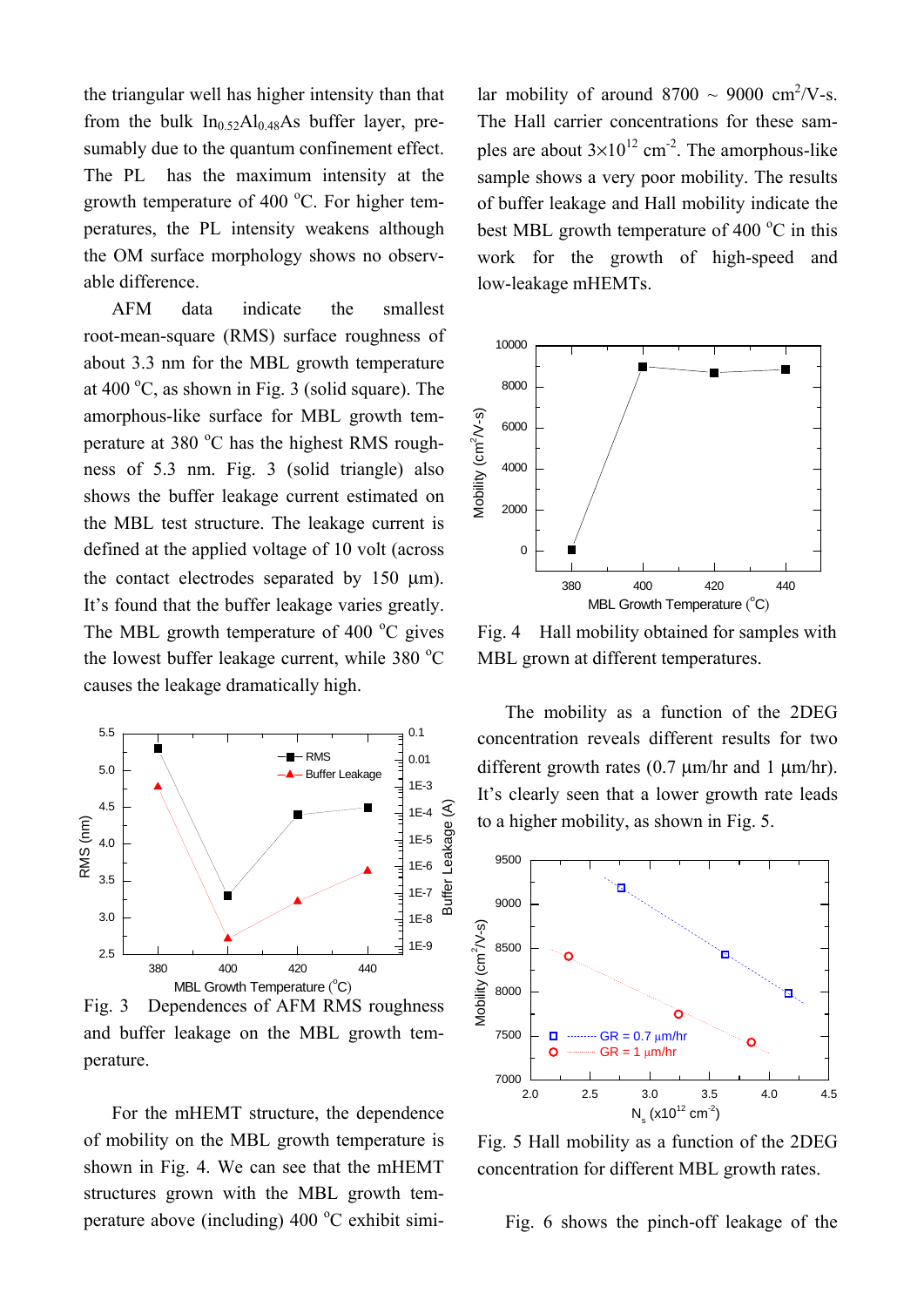mHEMT devices with different V/III ratios used for MBL growth. We can see that a lower V/III ratio tends to give lower pinch-off leakage. However, if the V/III ratio is too low, the arsenic supply becomes insufficient, resulting in group III-rich growth and amorphous material.



Fig. 6 mHEMT device pinch-off leakage for different MBL V/III ratio.

Typical current-voltage (I-V) and transfer characteristics of the mHEMT devices grown with optimal growth conditions are presented in Fig. 7. The device shows a maximum extrinsic transconductance (*gm*) of 340 mS/mm. The ratio of  $I_{ON}/I_{OFF}$  is as high as  $10^6$ , indicating a very good pinch-off characteristics.

X-ray reciprocal space mapping (RSM) has been performed for the mHEMT epi material, as shown in Fig. 8. The sharpest and most intense peak is from the GaAs substrate, while a broader, not-as-intense bump corresponds to the upon-MBL  $In_{0.52}Al_{0.48}As/In_{0.53}Ga_{0.47}As$  HEMT device structure. A wide, plateau-like background is due to the 1 μm-thick MBL which has the indium composition varying from 0.01 to 0.62.

#### 六、結論:

The influence of the MBL growth conditions on the epilayer quality of metamorphic heterostructures and mHEMT has been investigated using various characterization techniques. Experimental results indicate that the best MBL growth temperature to achieve as-low-as-possible leakage is about  $20\degree$ C higher than a specific temperature point where the epiwafer commences showing an amorphous-like surface. For higher MBL growth temperatures, the buffer leakage performance can be degraded, even though Hall mobility keeps uninfluenced. Besides, a lower growth rate leads to high mobility. mHEMT devices with low pinch-off leakage has also been demonstrated. X-ray RSM measurement has ben performed for the mHEMT epi material to check the scenario of the In composition distribution.



Fig. 7 Typical I-V (upper) and transfer (lower) characteristics of the mHEMTs with MBL grown at optimal growth conditions.